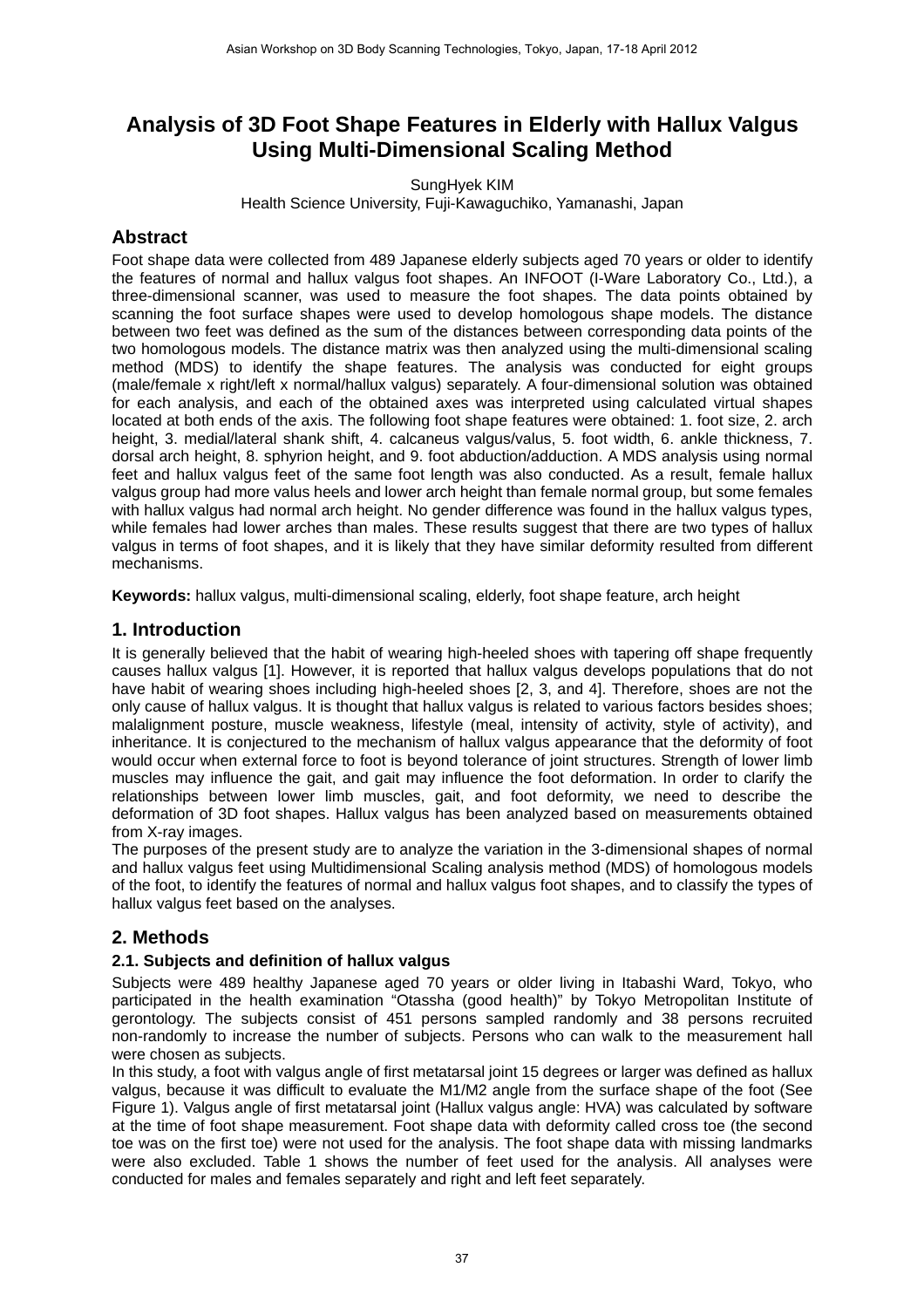*Table 1. Number of feet used for the analysis* 

| Hallux Valgus<br>Angle (HVA) |                | Normal feet |            | Hallux valgus |       |
|------------------------------|----------------|-------------|------------|---------------|-------|
|                              |                |             | Left Right | Left          | Right |
|                              | Male           |             | 235 253    | 61            | 39    |
| Metatarsale<br>Tibiale       | Female 117 117 |             |            | 85            | 82    |
|                              |                |             |            |               |       |

 *Fig. 1. Definition of angle in diagnosis of Hallux valgus.* 

#### **2.2. Measurement**

The foot shape was measured by a three-dimensional foot scanner, INFOOT (I-Ware Laboratory Co., Ltd.). Measurement posture was an erect standing posture with weight distributed equally on both feet. Subject gripped handrail during a scan to stabilize his/her posture. Locations of the following 10 landmarks were also measured: the most medial point of the first metatarsal head (MT: metatarsal tibiale), the most lateral point of the fifth metatarsal head (MF: metatarsal fibulare), center of the second metatarsal head, the most medial point of the navicular, the fifth metatarsal base, the most medial point of the medial malleolus, the lowest point of the medial malleolus (sphyrion), the most lateral point of the lateral malleolus, the lowest point of the lateral malleolus (sphyrion fibulare), and the lateral junction point (Figure 2). Tips of five toes were determined manually. Locations of pternion (rearmost point of the heel) and the rearmost point of the sole just below the pternion were automatically calculated.



*Black circles: manually determined on subjects and marker stickers were pasted; Open circles: automatically calculated; Gray circles: manually determined on the scanned shape.* 

#### **2.3. Homologous modeling and statistical analysis of the foot shape**

A homologous shape model was created for each foot by using software "Diplus" (I-Ware Laboratory Co. Ltd.). Feet of all individuals were represented by the same number of data points of the same topology by homologous modeling. A homologous shape model of the foot, in present study, consists of 297 data points, which are defined using the landmarks (see Figure 2). A foot-oriented coordinate system was defined as follows: the standing surface was the X-Y plane; the origin was the pternion projected into the standing surface; the X-axis was the line connecting the origin and the mid-point between the MT and the MF projected into the X-Y plane; The Z-axis is perpendicular to the X-Y plane; the Y-axis was the vector product from the Z-axis and the X-axis.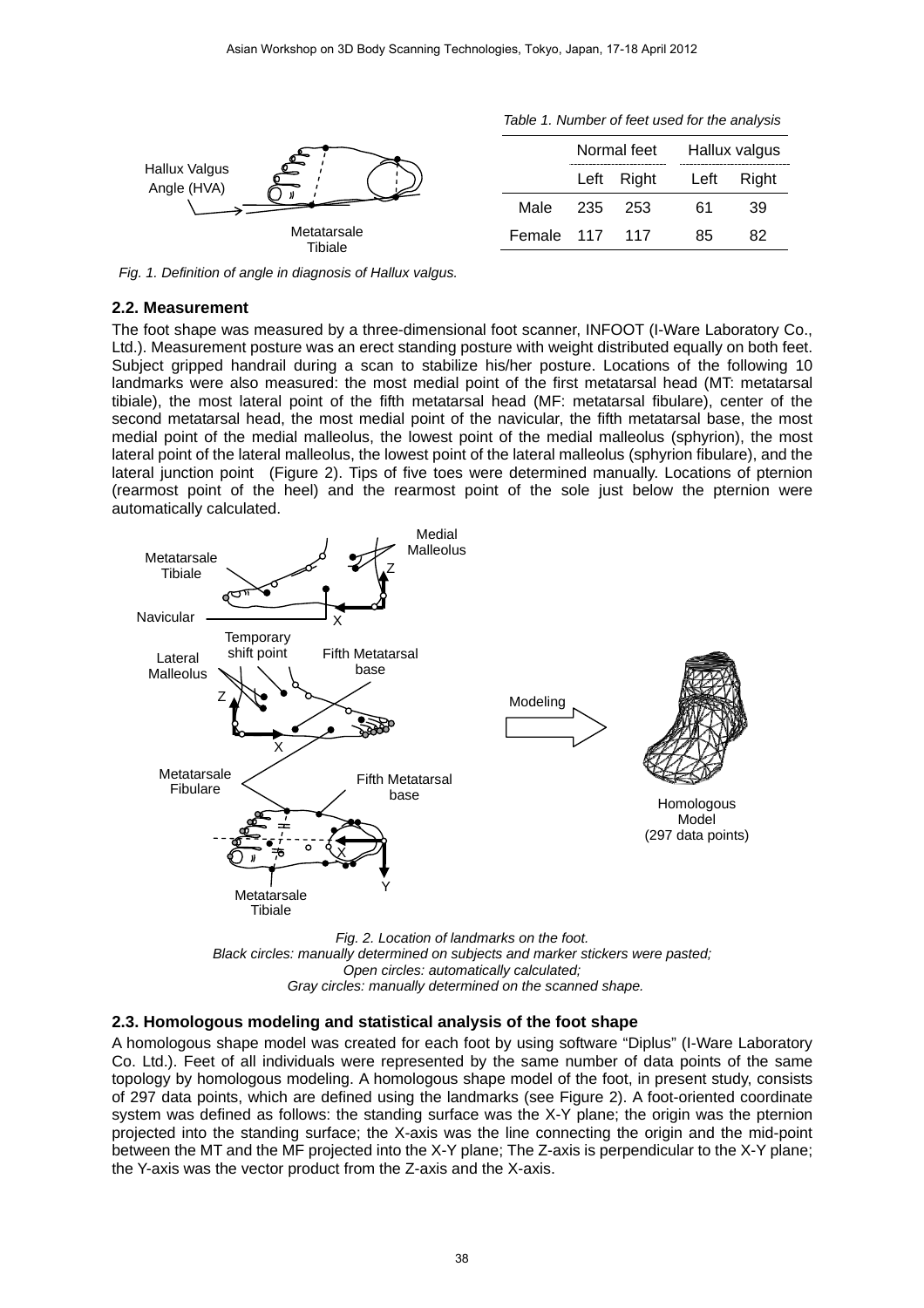A distance between two homologous foot models was defined as the sum of Euclidean distances between corresponding data points. The distance was calculated for every possible pair of feet, and the distance matrix was analyzed by MDS using HBM (Human Body Statistica, Digital Human Technology Inc.) MDS is a statistical method to calculate independent variables (scales) that resolves the distance relationships between the subjects. The first scale represents the largest variance, the second scale the next largest variance, and so on. Purposes of MDS analyses were to clarify the pattern of right-left differences (males and females, and normal and hallux valgus feet separately) and quantify the difference between normal and hallux valgus feet (males and females separately.

For the analysis to examine the sex difference, only subjects with foot length >=230 mm and <240 mm were selected for both males and females. Foot length was restricted to minimize the effects of allometry: males have larger feet than females, and this may affects the difference in the shape. Similarly, only data from male subjects with foot length>= 240 mm and <250 mm and female subjects with foot length  $>=220$  mm and  $<230$  mm were used for the comparison of normal and hallux valgus feet. Significance of normal-hallux valgus differences and sex differences were tested using the t-test. The level of significance was chosen as  $p<0.05$ .

## **3. Results**

A four-dimensional solution was calculated for each analysis. Four scales explained more than 90% of the information contained in the original distance matrix in all the analyses ( $R^2$ =0.92-0.99). Meaning of each scale was interpreted by comparing virtual shapes located at both ends of the scale.

## **3.1. Variation of normal foot shape**

### *3.1.1. Female normal foot*

Figure 3 shows scattergrams of normal feet of older females based on MDS scales with examples of foot shapes. Two scattergrams on the upper row are results of the left feet, and two scattergrams on the lower row are results of the right feet. Two scattergrams on the left side are based on scores of the first and the second MDS scales, and two scattergrams on the right side are based on scores of the third and the fourth MDS scales. By comparing feet located near both ends of an axis, each scale can be interpreted as follows: the first scale represents the size, the second scale contrasts the valus and valgus calcanei. The second scale of the right foot is also related to the height of sphyrion. The third scale of the left foot was related to the medial/lateral shift of the shank to calcaneus, while the third scale of the right foot contrasts feet with low and high dorsal and plantar arches. The fourth scale contrasts thin and thick minimum leg circumferences in both right and left feet.

### *3.1.2. Male normal foot*

In results of male normal feet, scales with similar meanings with those in the analyses of female normal feet were obtained such as a scale representing the size (right and left Dim-1), a scales related to the arch height (right and left Dim-2, left Dim-3), a scale contrasting medial and lateral shift of shank to the calcaneus (right Dim-2, right Dim-3), and a scale contrasting varus and valgus calcanei (right and left Dim-3). Scales representing variations not observed in female results are also extracted: the second scale of the right foot was also related to the foot abduction/adduction, and the fourth scale of the left foot represents foot width, and the fourth scale of the right foot was related to the medial protrusion of the navicular bone.

### **3.2. Variation of hallux valgus foot shape**

### *3.2.1. Female hallux valgus foot*

Figure 4 shows scattergrams of hallux valgus feet of older females based on MDS scales with examples of foot shapes. Two scattergrams on the upper row are results of the left feet, and two scattergrams on the lower row are results of the right feet. Two scattergrams on the left side are based on scores of the first and the second MDS scales, and two scattergrams on the right side are based on scores of the third and the fourth MDS scales. The first scale represents the size, The second scale, for left foot, was concerned with the dorsal arch height, the ankle height, and the varus/valgus calcaneus. Here, the dorsal arch height differs from the height of the sole arch, and means height from the plantar surface to the foot dorsal. It is possible to regard the dorsal arch height as thickness of mid foot. The second scale, for right foot, was concerned with the dorsal arch height, the ankle height, and the shank medial/lateral shift. The third scale was related to the shank medial/lateral shift for left foot, to the varus/valgus calcaneus for right foot. Since it is thought that the shank medial/lateral shift cause varus/valgus calcaneus, the shank medial/lateral shift is treated almost as same as varus/valgus calcaneus. The fourth scale was concerned with the ankle anterior/posterior position for left, with the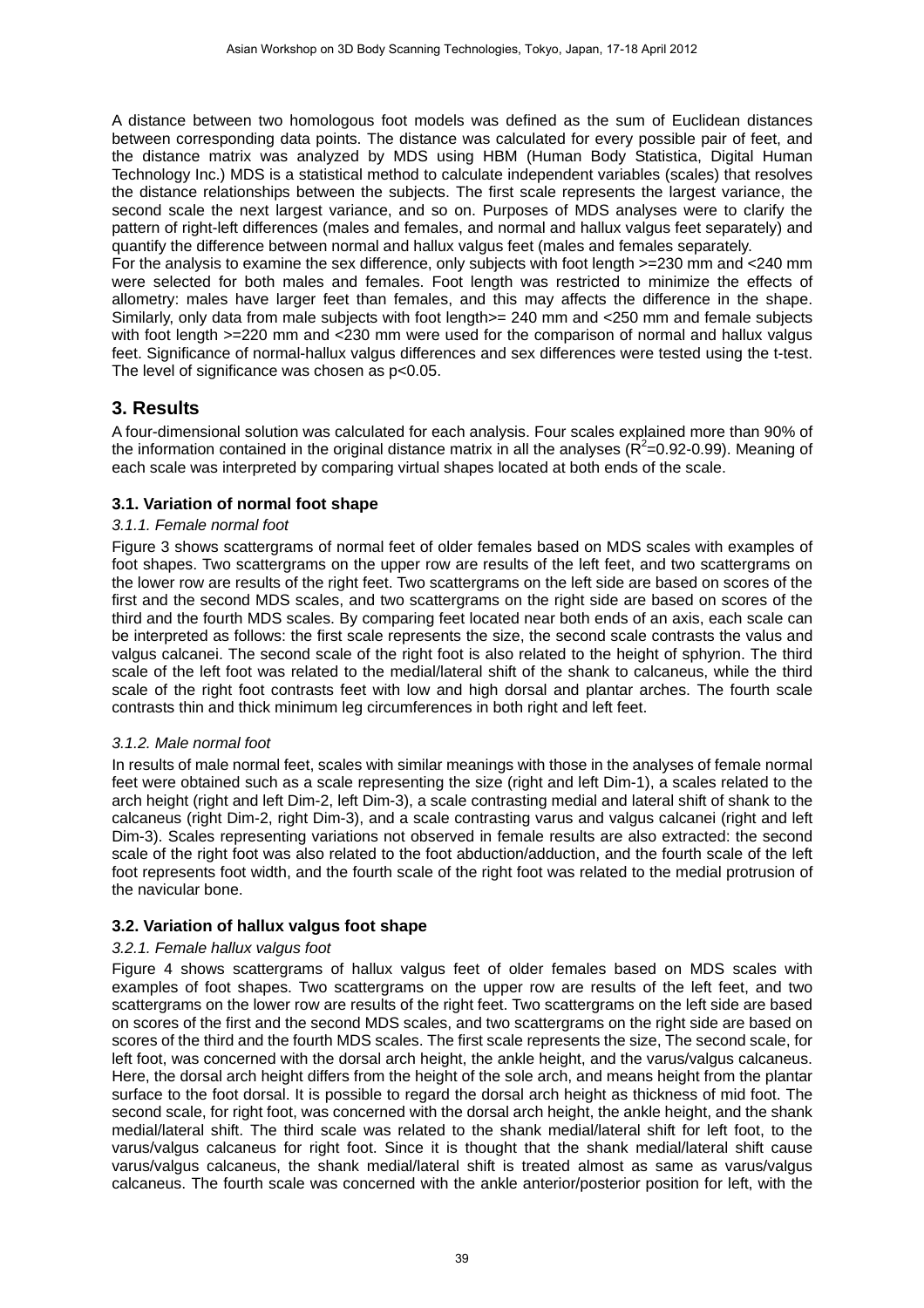foot width for right. The ankle anterior/posterior position is influenced by ankle dorsal/plantar flexion. By ankle dorsal flexion, load is added to the foot and the foot becomes wide. Although the difference of results in MDS was between right and left feet, since two or more features are related to each other such as relation between the shank medial/lateral shift and varus/valgus calcaneus, it is thought that interpretation of foot shape features may be same between right and left foot.

#### *3.2.2. Male hallux valgus foot*

In male hallux valgus feet, first scale of both the right and left feet also represents the size. The second scale, for left foot, was related to the varus/valgus calcaneus, the ankle height, and the shank medial/lateral shift. The second scale, for right foot, was related to the dorsal arch height. The third scale was concerned with the dorsal arch height for left, with the ankle height and the shank medial/lateral shift for right. The fourth scale was concerned with the foot width and the ankle diameter for left, with the foot width for right.



*Fig. 3. Results of MDS analysis of female normal feet. Scattergarms of feet based on MDS scores with examples. A. Results of the left foot, B. Results of the right foot Each Dim-1, Dim-2 is the horizontal and vertical axis in two scattergrams on left side. Each Dim-3, Dim-4 is the horizontal and vertical axis in two scattergrams on right side.*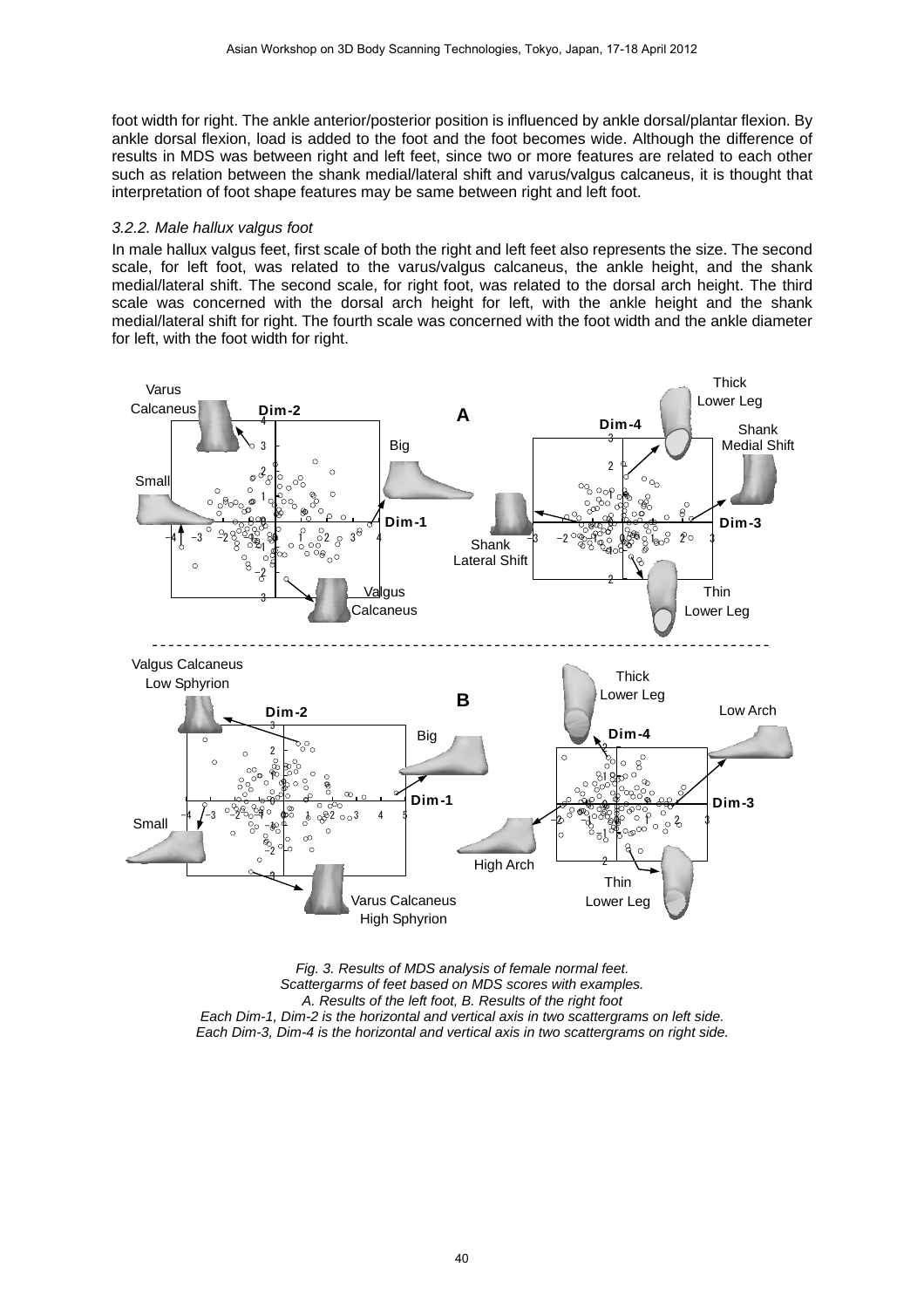

*Fig. 4. Results of MDS analysis of female hallux valgus feet. Scattergarms of feet based on MDS scores with examples. A. Results of the left foot, B. Results of the right foot Each Dim-1, Dim-2 is the horizontal and the vertical axis in two scattergrams on left side. Each Dim-3, Dim-4 is the horizontal and the vertical axis in two scattergrams on right side.* 

### **3.3. Difference between the normal and hallux valgus feet**

Figure 5 shows scattergram of the normal and hallux valgus feet of females base on scores of the first and second MDS scales. The first scale contrasts feet with large hallux valgus angle, low dorsal arch, valgus calcaneus, and medially shifted shank and feet with small hallux valgus angle, high dorsal arch, varus calcaneus, and laterally shifted shank in both right and left feet. The hallux valgus feet have larger scores for the first MDS scale in both right and left feet. Mean scores of the two groups were significantly different. That is, the hallux valgus group with larger scores for the first scale has lower dorsal and plantar arches, varus calcaneus, and medially shifted shank. However, distributions of the hallux valgus and normal feet overlap considerably. This means not all hallux valgus feet have low arches. The male results were very similar to female results.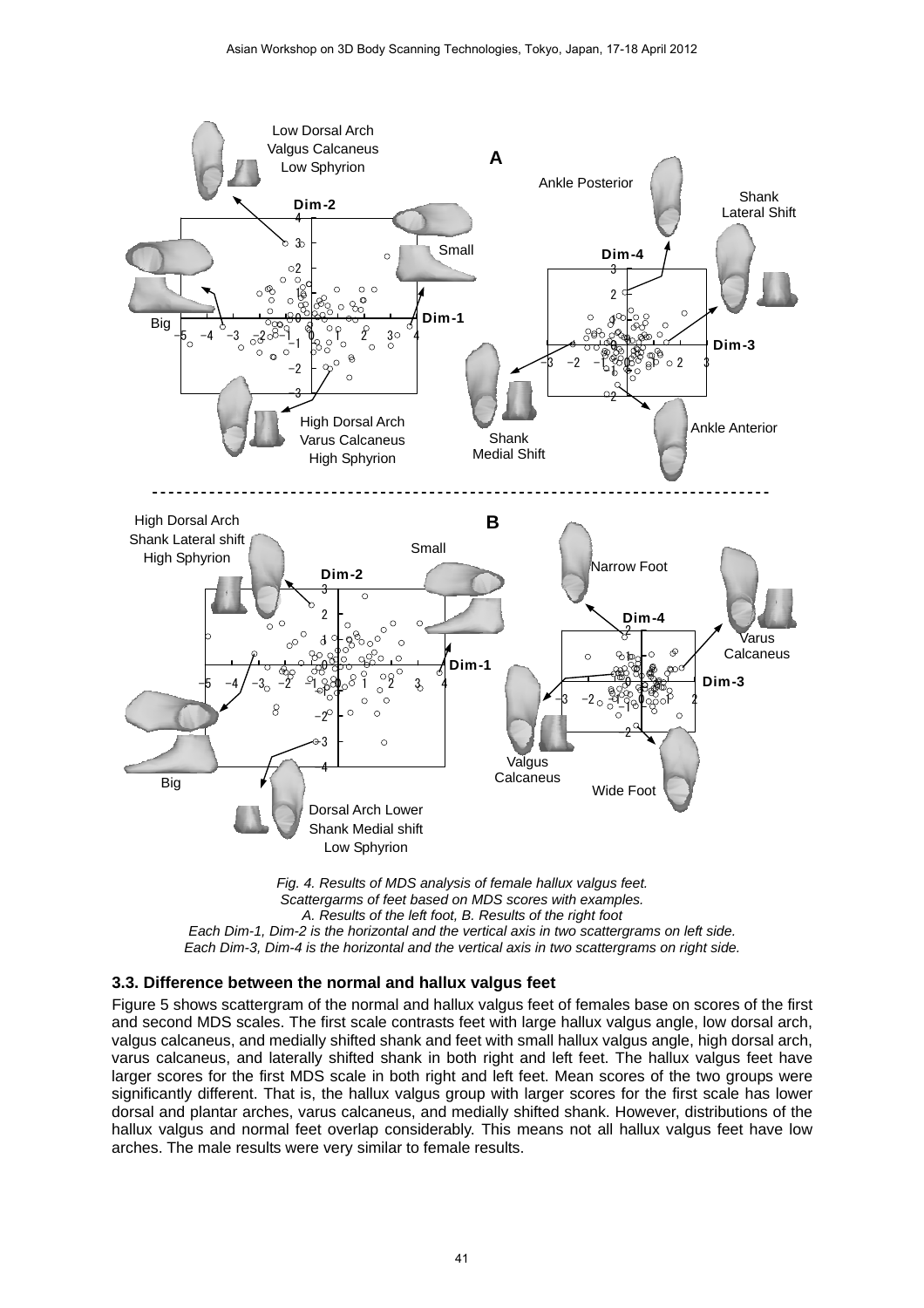

*Fig. 5. Results of MDS analysis of female normal and hallux valgus feet of the same foot length. Scattergarms of feet based on MDS scores with examples. Top: results of the left feet, bottom: results of the right feet. Each Dim-1, Dim-2 is the horizontal and the vertical axis in scattergrams.* 

## **4. Discussion**

### **4.1. Important characteristics of foot shape connected with movement pattern**

The scales obtained by MDS for 3D expression of foot shape were 1. The foot size, 2. The arch height, 3. Medial/lateral shank shift, 4. The calcaneus valgus/valus, 5. The foot width, 6. The ankle thickness, 7. The dorsal arch height, 8. The sphyrion height, and 9. The foot abduction/adduction. Here, the foot abduction/adduction is defined as the whole foot being the form of inside/outside convex. See figure 6 as reference to imaging hallux valgus foot.

The foot size becomes the first scale because it has the largest variation. The size is not a main factor in the relation between a habitual movement pattern and foot deformity. Therefore, scales other than the size factor may be used to describe 3D shape and examine relationships between shape characteristics of the foot and habitual movement patterns. In order to use these 3D foot shape characteristics in diagnosis and evaluation in the medial treatment, grading or classification of each characteristic is necessary.

In medical diagnosis or treatment, important shape factors are those influencing the load on the foot during motion and thus cause deformity. It is thought that such shape factors are the varus/valgus calcaneus, the arch height, and medial/lateral shift of the shank. The present results showed that these factors have large individual variations. Author believes that these factors are related to the loading pattern on the foot during the single support phase. For instance, when the load on the right foot directed more medially during midstance phase in walking, the right calcaneus will become valgus, the arch becomes lower, and the shank shift medially. In the load laterally on the right foot, it is likely that opposite things occur. Additionally, if internal twist movement of lower limb occurs during midstance phase in walking, the calcaneus will become valgus, the arch become lower, and the shank rotate internally. Inman had described the motor chain that foot arch lowers at the same time when the shank